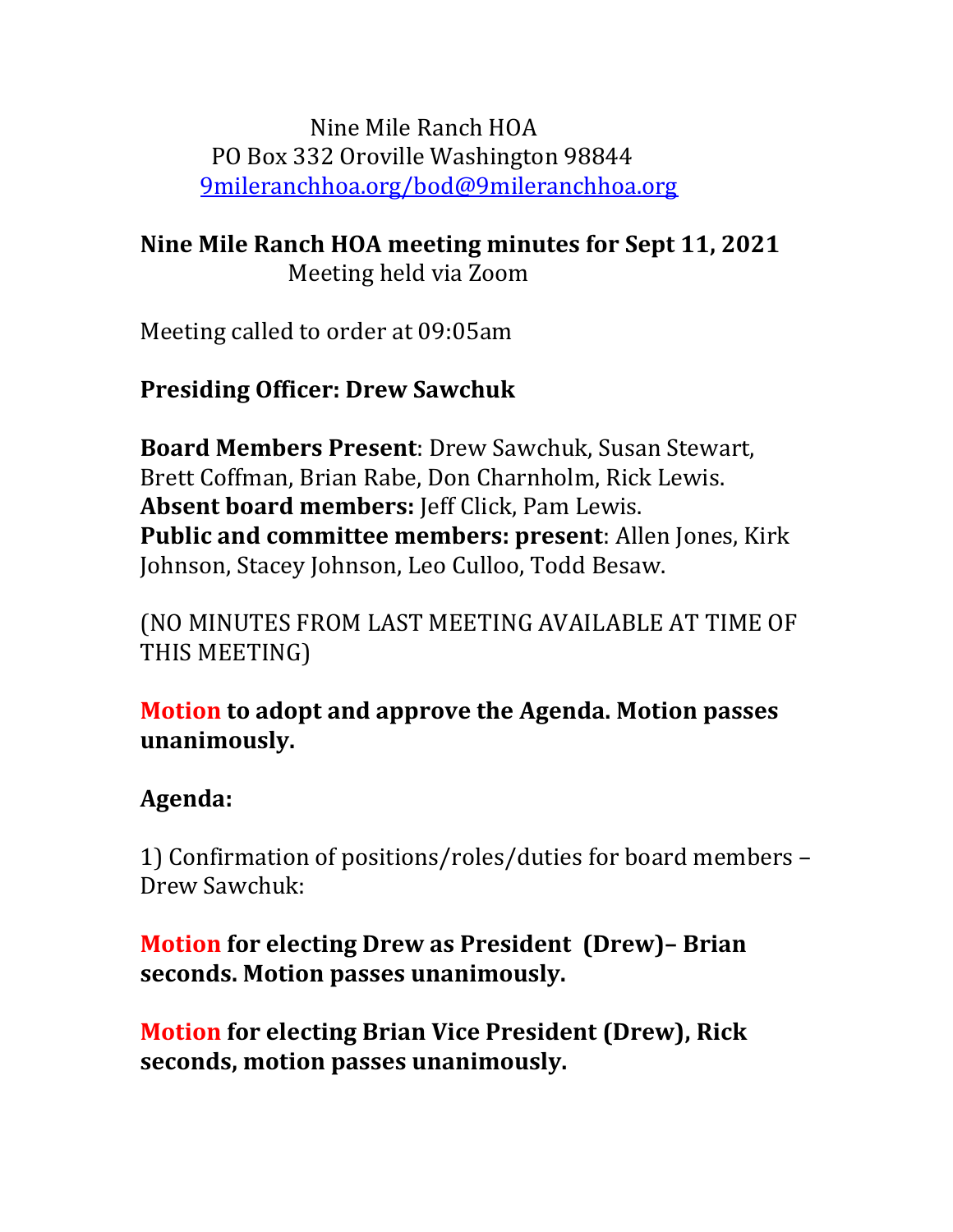**Motion to elect Jeff Click as Treasurer (Drew). Brian seconds. Motion passes unanimously.**

**Motion to elect Susan Stewart as Secretary (Drew). Rick seconds. Motion passes unanimously.**

2) Treasure Audit motion and Tax return – Drew Sawchuk:

**Motion was put to board by email (Jeff Click) to hire same accounting firm as last year for the audit/tax return. Seconded by Drew and passed unanimously on August 18, 2021.** 

3) Abandoned vehicle- Drew Sawchuk:

**Motion to engage lawyer to confirm board of director authority to move or remove vehicles restricting budget to one hour of lawyer time (Rick). Brett seconds. Motion passes unanimously.**

**Action:** Todd to write letter to lot owner.

4) Requests for reimbursement – Drew Sawchuk:

**Motion by Rick to approve reimbursement for \$109.16 to Kirk Johnson. Drew seconds. Motion passes unanimously.**

**Motion by Drew to reimburse Brian for mailing for \$229.88. Seconded by Rick. Motion passes unanimously.**

5) Treasurer report on assessments – Jeff Click (Drew Sawchuk as Jeff absent):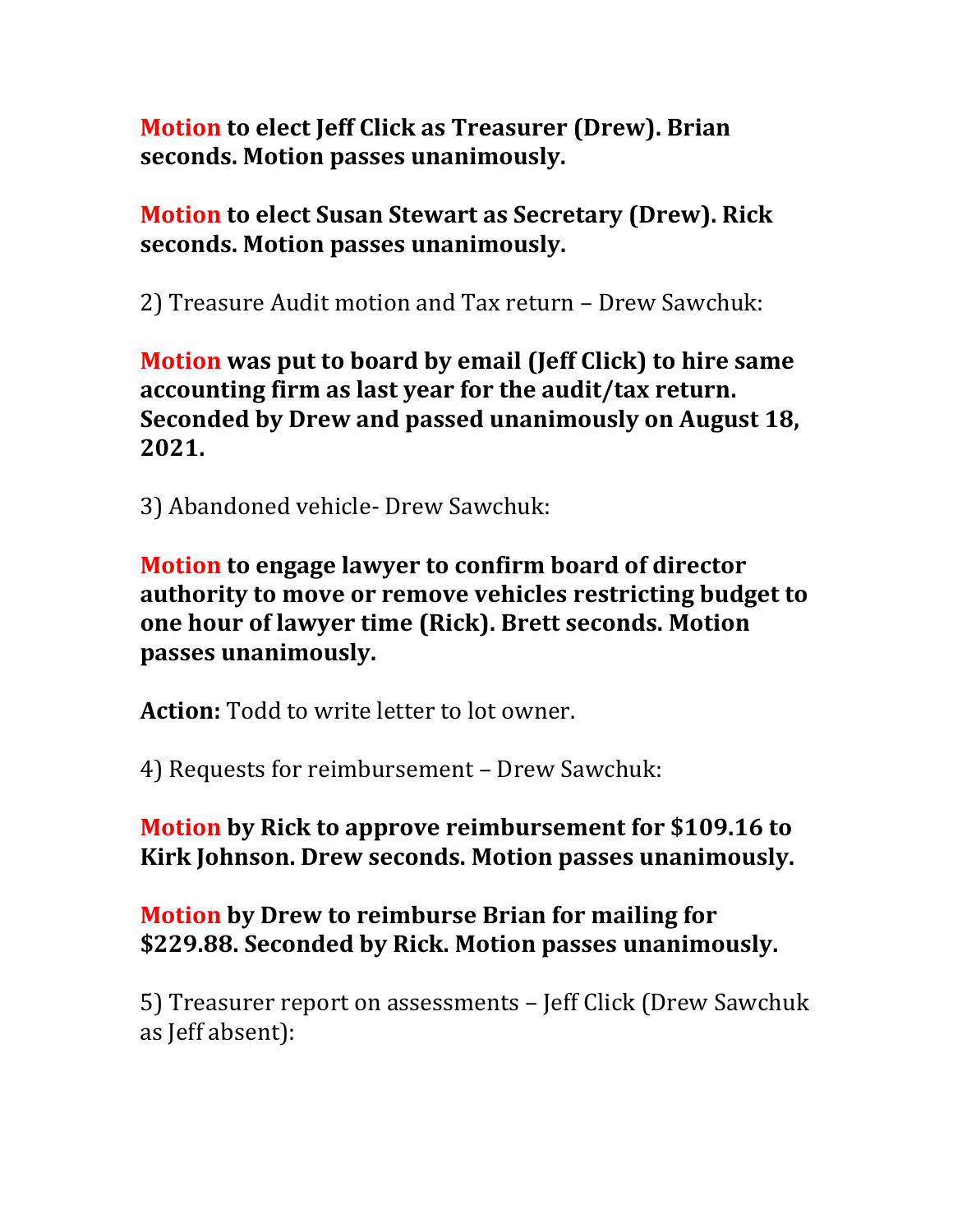Summary of assessment collection, lien filing, and cash report by Stacey Johnson.

**Motion to amend our current collection fee to reflect current County fees (Drew). Rick seconds. Motion passes unanimously.**

**Motion to move \$3000 from checking to savings account (Drew). Rick seconds. Motion passes unanimously.**

6) Road manager report – Brett Coffman.

**Motion to add ask to the lawyer inquiry (one hour limit) to clarify on the voting result for sanding facility and waving the audit (Brett). Seconded by Brian. Motion passes unanimously.**

**Action: Legal committee will contact lawyer.**

**Motion to start build out Gold Rush cul de sac at a cost to be determined at a later date (Brett). Pending Board approval of budget by Sept 18th. Don seconds. Motion passes unanimously.**

**Action: Brett will contact Tim to get budget assessment by Sept 18th.**

Gravel placement, road clearing report.

7) ACC update and business – Todd Besaw

Acknowledgement of Kim Culloo's contributions to the ACC as she has recently resigned. Board states appreciation to Kim.

Update provided on current ACC business.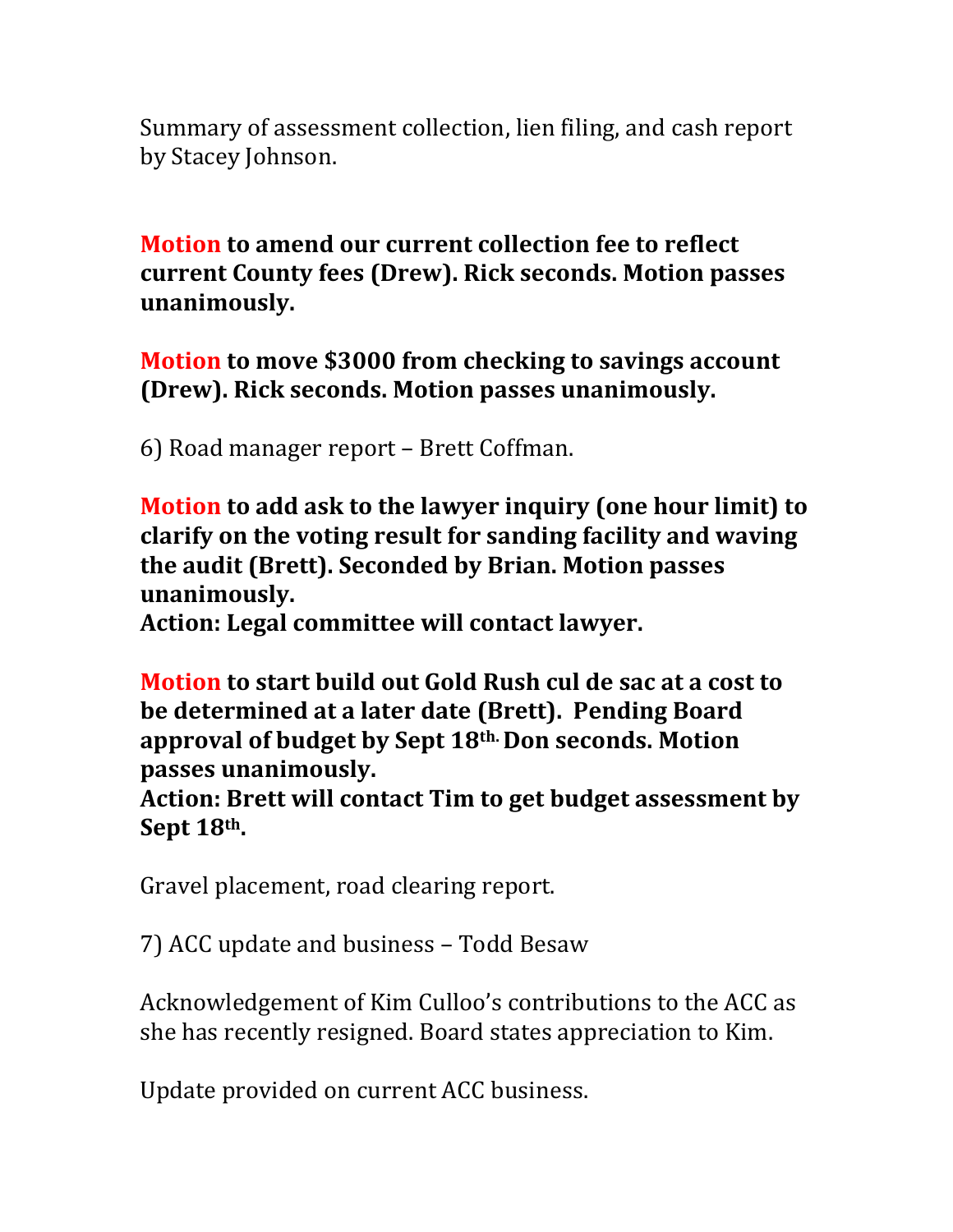**Action**: Drew will follow up to see if he can get an acknowledgment on Todd's email regarding the inquiry on overhead powerlines.

8) Review of Annual Membership meeting discussion regarding developing Amendments to the Bylaws – Drew Sawchuk:

**Motion have the admin committee draft an enclosure for the News Letter to inform members on the board's intent to form a Bylaw Amendment Committee and ask for members who would like to participate to declare (Drew). Rick seconds. Motion passes unanimously.**

9) Admin Committee Special Projects – Brian Rabe:

**Action**: Brian will send out a skeleton task list of the things the Admin Committee needs to deal with for the next years eg, news letters, mailings, etc.

10) HOA News Letter – Susan Stewart:

Susan had to leave the meeting. Drew led the discussion.

**Action:** Drew to create Letter from the President for inclusion in the news letter.

Other content suggested: - snow plow contact information and details - information regarding lot owner and HOA BoD accountabilities pertaining to removing of vehicles or other abandoned items

10) New business